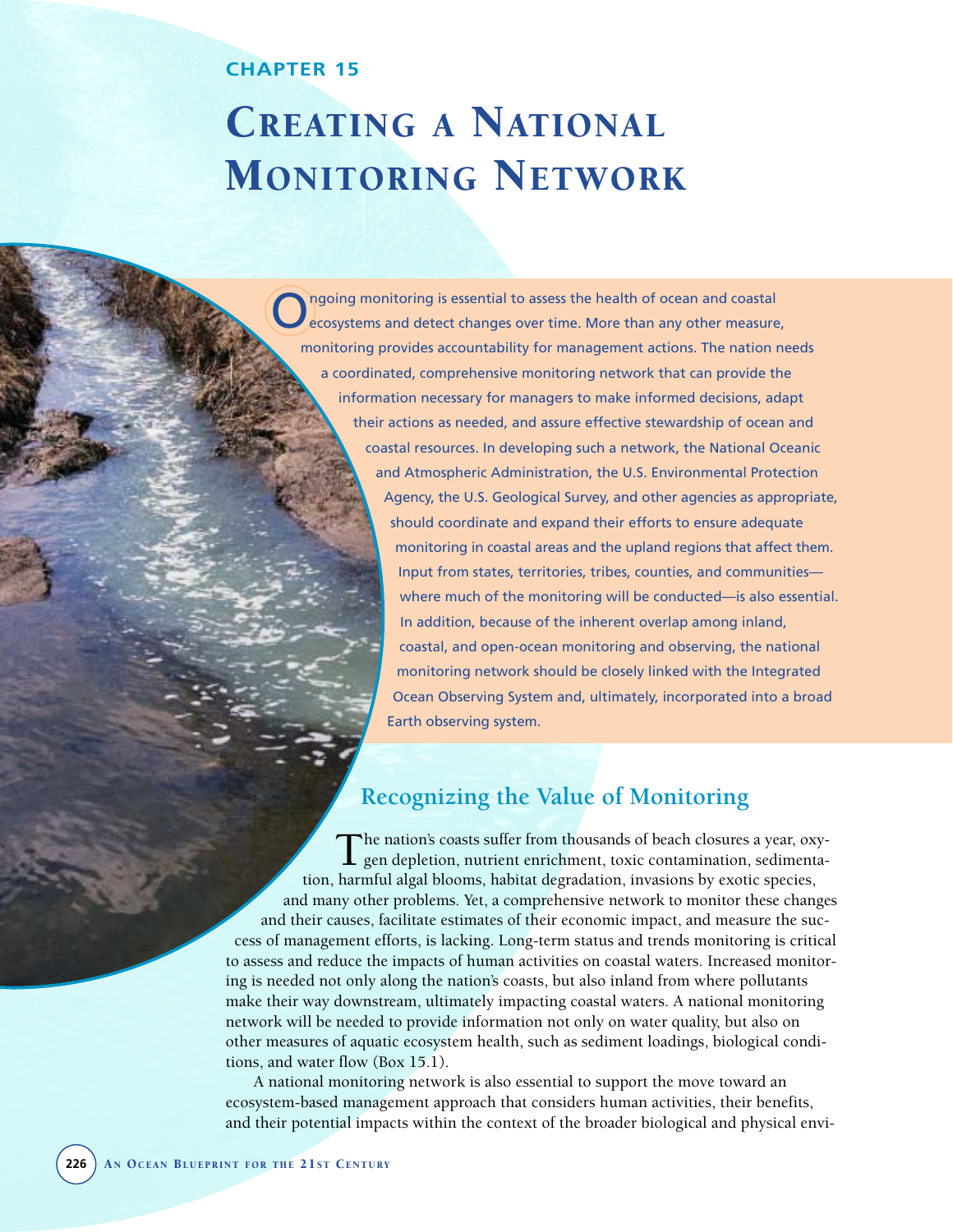#### **Box 15.1 Ocean and Coastal Monitoring Needs**

Long-term environmental monitoring is essential to determine baselines, measure change,<br>Land assess overall ecosystem health. Throughout this report, enhanced monitoring is called for to improve the management and protection of marine resources, as well as to protect human health. The creation of a national monitoring network that encompasses not only coastal waters, but also upstream watersheds, will allow the nation to track critical factors such as those listed below.

In close coordination with coastal and ocean observing systems, the national monitoring network should help document:

- Concentrations of industrial, municipal, and agricultural contaminants.
- Conditions of natural, cultural, and economic resources in coastal areas.
- Quantity, quality, and timing of stormwater flows.
- Presence of pathogens and chemical toxins in organisms, including fish and seafood consumed by humans.
- Rates, locations, and composition of atmospheric deposition.
- Impacts of flooding, coastal hazards, and sea-level rise.
- Status of coastal habitats to support conservation and restoration efforts.<br>• Impacts on ecosystem and buman health from pollution
- Impacts on ecosystem and human health from pollution.
- **•** Introductions and spread of invasive species.
- Impacts of offshore activities.
- Performance of marine protected areas.
- Sources and quantities of marine debris.
- Extent, productivity, and functioning of coral communities.

ronment. While current monitoring helps track specific substances, it has been less effective in helping understand how various ecosystem components interact and change over the long term. The data and resulting information products collected from a national monitoring network, combined with broader assessment and observation efforts, will be the key to implementing truly effective and adaptive ecosystem-based management.

Monitoring information will be of direct benefit to many people including managers, fishermen, scientists, water providers, and others. Formulating management actions based on better monitoring will ultimately improve beach quality, allowing the public to enjoy trips to the beach with fewer disappointments due to beach closures. Monitoring information will be particularly helpful to coastal managers who need to understand the scope of the problems before they can effectively respond. After responding, monitoring information will also help assess the effectiveness of the selected management approaches.

There are currently a number of disparate monitoring efforts and questions have been raised about the comparability and accuracy of information produced by these programs and the practical value of the information to stakeholders. Baseline information at the scale, resolution, and frequency necessary to manage is generally lacking.

Federal and state agencies around the country will need to work closely together to achieve a fully effective national system. Designing and implementing an effective monitoring network will require input and coordination among federal and state agencies, as well as academic and research institutions, nongovernmental organizations, and volunteer groups.

## **Monitoring at the Federal Level**

A number of monitoring programs are currently conducted by federal agencies, state governments, research institutions and academia, nongovernmental organizations, and individual volunteers. Existing monitoring programs vary in many respects, including sam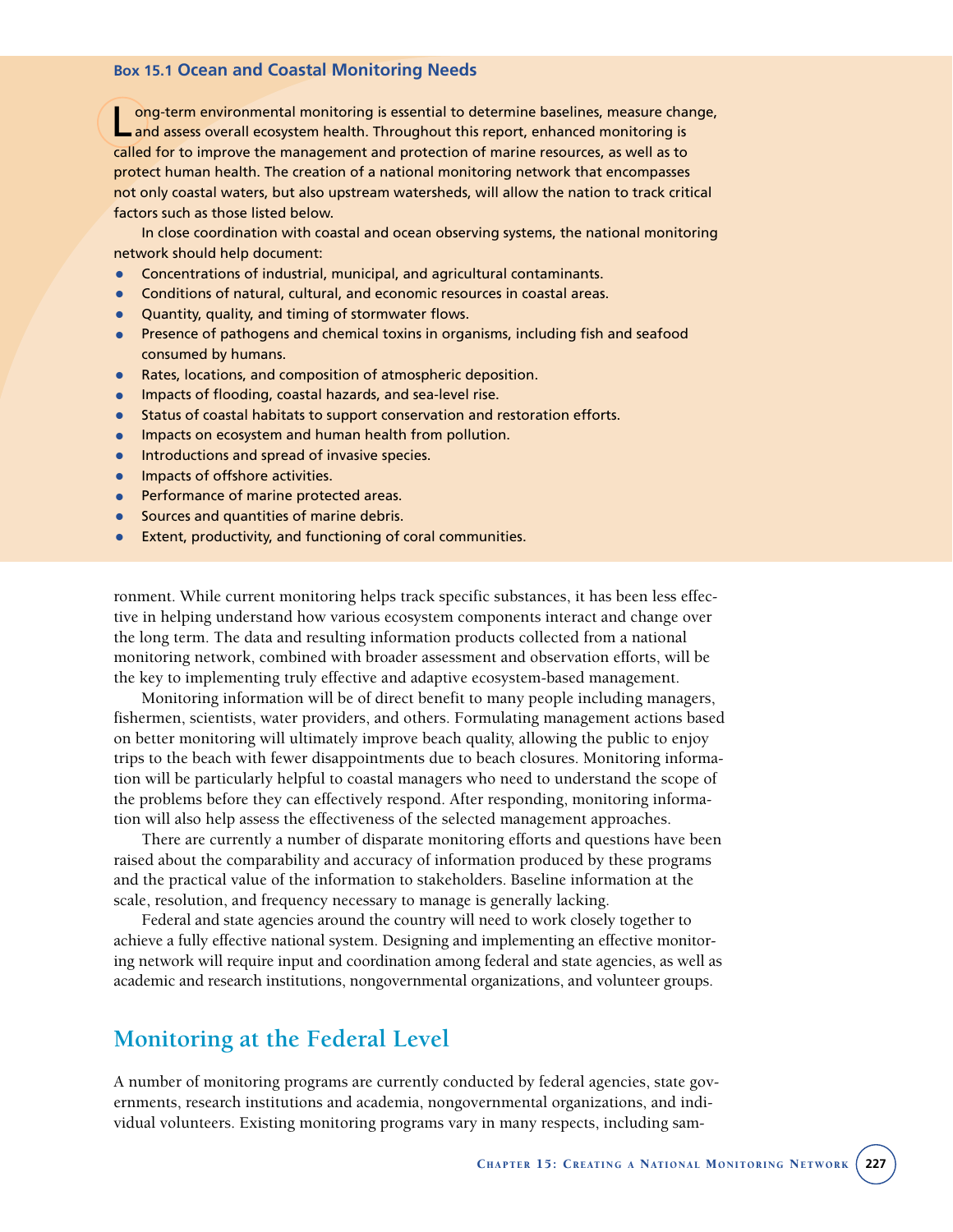pling design and intensity, parameters tested, analytical methodology, data management protocols, and funding. Even when the same properties are measured, different data management protocols may make the integration of that information difficult.<sup>1</sup> Consequently, while a number of monitoring programs exist, they are not designed to support a comprehensive and coordinated national monitoring network. To make matters worse, budget constraints have resulted in significant reductions in monitoring of coastal areas.

Responsibility for monitoring and assessing natural resources is divided among a number of agencies whose activities are focused on achieving specific programmatic objectives or agency missions.

## **Federal Programs**

The primary federal agencies involved in monitoring include the National Oceanic and Atmospheric Administration (NOAA), the U.S. Geological Survey (USGS), and the U.S. Environmental Protection Agency (EPA). The U.S. Department of Agriculture (USDA) and the U.S. Army Corps of Engineers also conduct some limited monitoring.

The mission of NOAA's National Status and Trends Program is to determine the status of, and detect changes in, the environmental quality of the nation's estuarine and coastal waters. The program conducts long-term monitoring of contaminants and other environmental conditions at approximately 350 sites. In addition, since 1995, NOAA's National Estuarine Research Reserve System has operated the System-wide Monitoring Program dedicated to the collection of long-term environmental information in support of local coastal management. The primary goal of this monitoring program is to develop quantitative measurements of short-term variability and long-term changes in water quality, biotic diversity, and land-cover characteristics of estuarine ecosystems. The program supports coastal zone management through collection of real-time and near real-time data, standardized national data management and quality assurance and quality control procedures, and long-term information collection for a suite of water quality and weather parameters. NOAA also assists coastal states in monitoring harmful algal blooms by partnering with regional management and scientific institutions through the Monitoring and Event Response for Harmful Algal Blooms (MERHAB) program. MERHAB-sponsored projects enhance existing water and shellfish monitoring programs by applying new technologies that allow for proactive detection of coastal harmful algal bloom events.

USGS operates the National Streamflow Information Program, a network of some 7,000 stream gages nationwide. About 6,000 of these stations are linked to an Earth satellite-based communications system. The majority of the stream-gaging stations are jointly funded in partnerships with more than 800 state, local, and tribal governments or other federal agencies.2 The data are available in real time to conduct water resource projects and for NOAA's National Weather Service to forecast floods. Streamflow data are needed at many sites on a daily basis for forecasting flow extremes, assessing current water availability, and managing water quality and quantity. In addition, USGS conducts long-term water quality and quantity monitoring through the National Stream Quality Accounting Network at fixed locations on large rivers around the country. USGS also operates the National Water Quality Assessment, which uses a regional focus to study status and trends in water, sediment, and biota in forty-two major river basins and aquifer systems. This effort has made considerable progress toward assessing current water quality conditions and longterm trends.3 In addition, USGS's Biomonitoring of Environmental Status and Trends Program conducts monitoring of effects of water quality on biota of large rivers. The Contaminant Biology Program develops biomarkers and other tools that can be used within monitoring programs for measuring exposure and effects. This program also conducts studies to determine the effects of emerging contaminants.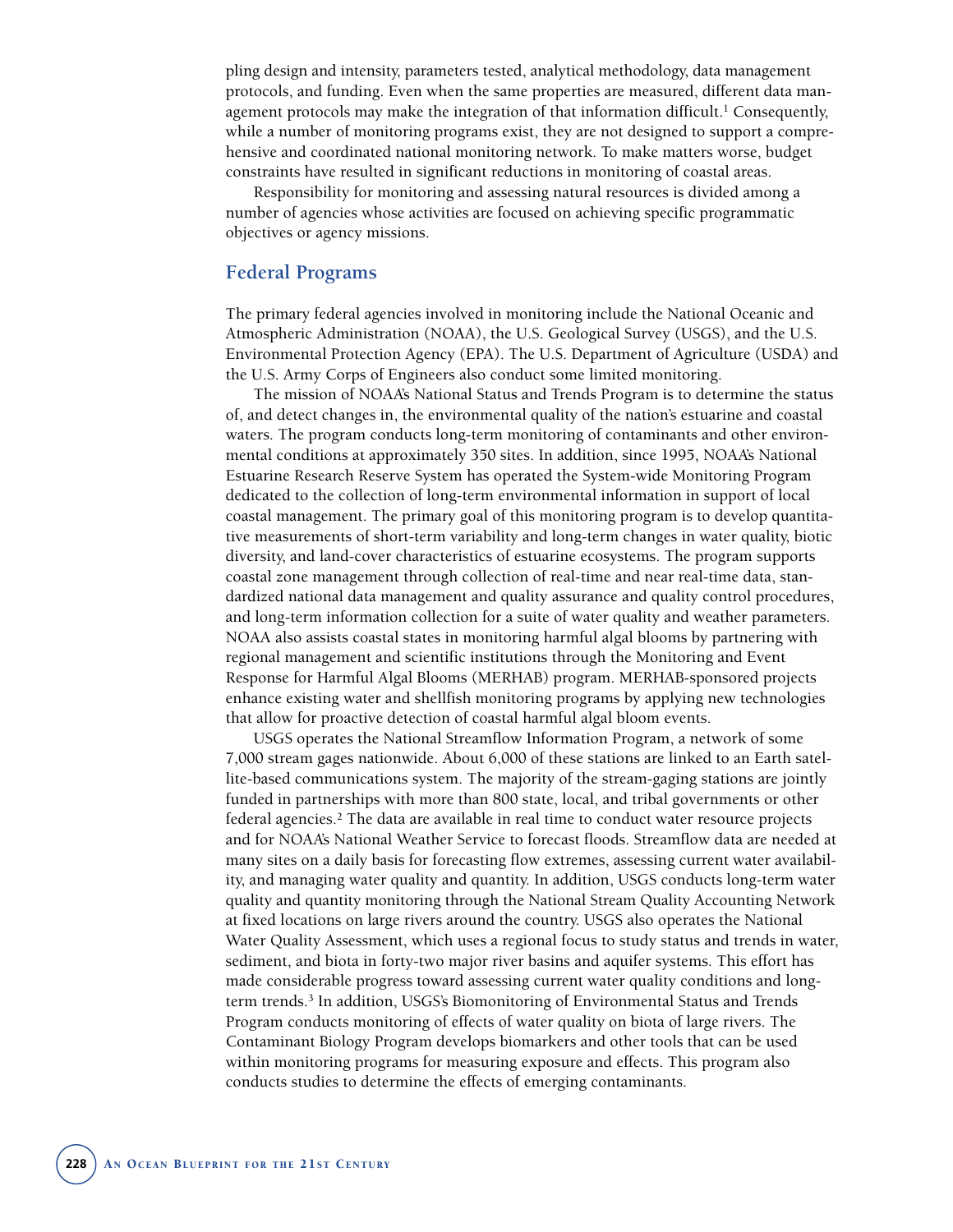EPA's Environmental Monitoring and Assessment Program aims to develop the tools and science needed for a state-based statistical monitoring framework to determine trends in the condition of all the nation's aquatic ecosystems. This program uses a probabilistic sampling design that relies on data from many sites of similar habitat type as the best estimate for overall condition of that habitat. A variety of information is collected through this program, including water column parameters, sediment chemistry and toxicity, and measurements of benthic communities. EPA also conducts monitoring through its National Estuary Program. As National Estuary Program sites were created, they included an extensive characterization phase and an estuary-specific monitoring plan. Although most continue monitoring to evaluate the effectiveness of their implementation efforts, there is no program-wide monitoring strategy. Finally, EPA is authorized to support microbiological testing and monitoring of coastal recreational waters through the Beaches Environmental Assessment and Coastal Health Act, which was designed to reduce the risk of disease to users of the nation's coastal recreational waters.

Several agencies monitor atmospheric deposition, the process by which chemicals in the air are deposited onto the Earth's surface in wet and dry forms, contributing significantly to coastal water pollution. The National Atmospheric Deposition Program, a cooperative effort of many different groups, measures deposition of a number of pollutants at more than 200 sites. The Mercury Deposition Network, one component of this program, measures mercury levels in wet deposition. EPA's Clean Air Status and Trends Network also measures dry deposition at about eighty sites. In addition, the Interagency Monitoring of Protected Visual Environments (IMPROVE) is a cooperative measurement effort to aid the creation of federal and state implementation plans for visibility in 156 national parks and wilderness areas.

## **Shortcomings in Federal Programs**

Notwithstanding the many programs described above, their combined efforts do not add up to a comprehensive, coordinated national monitoring network. One severe limitation of current efforts is the lack of monitoring in coastal waters.

National monitoring has been greatly reduced, particularly in coastal areas, due to funding cuts at USGS and many partner agencies. The USGS National Streamflow Information Program has eliminated a number of stream gages, including long-term gages that are critical for studying climate change. To fully realize its potential, the stream-gaging network will need to be modernized and gaps in coverage filled. Funding cuts have also affected USGS's water quality monitoring programs, resulting in reductions in the number of sampling sites and sampling frequency. USGS's National Water Quality Assessment's coverage has been reduced in recent years, leaving out much of the coastal region. A 2001 National Research Council report concluded that while this program has downsized in a logical manner, it cannot continue this trend and still be considered a national program for assessing water quality.4

Budget constraints have also affected the National Stream Quality Accounting Network. At its peak in 1978, this program included 520 fixed-station sampling sites on moderate and large rivers, which provided monthly estimates of flow rates, suspended sediment, nutrients, trace metals, indicator bacteria, and phytoplankton. About 140 of the sites were located in areas helpful to estimating the input of water and materials to estuaries.5 Currently, this program focuses only on monitoring the water quality of the nation's largest rivers—the Mississippi, Columbia, Colorado, Rio Grande, and Yukon with a total of only thirty-two stations. Most coastal regions are left out of the monitoring network altogether (Figure 15.1).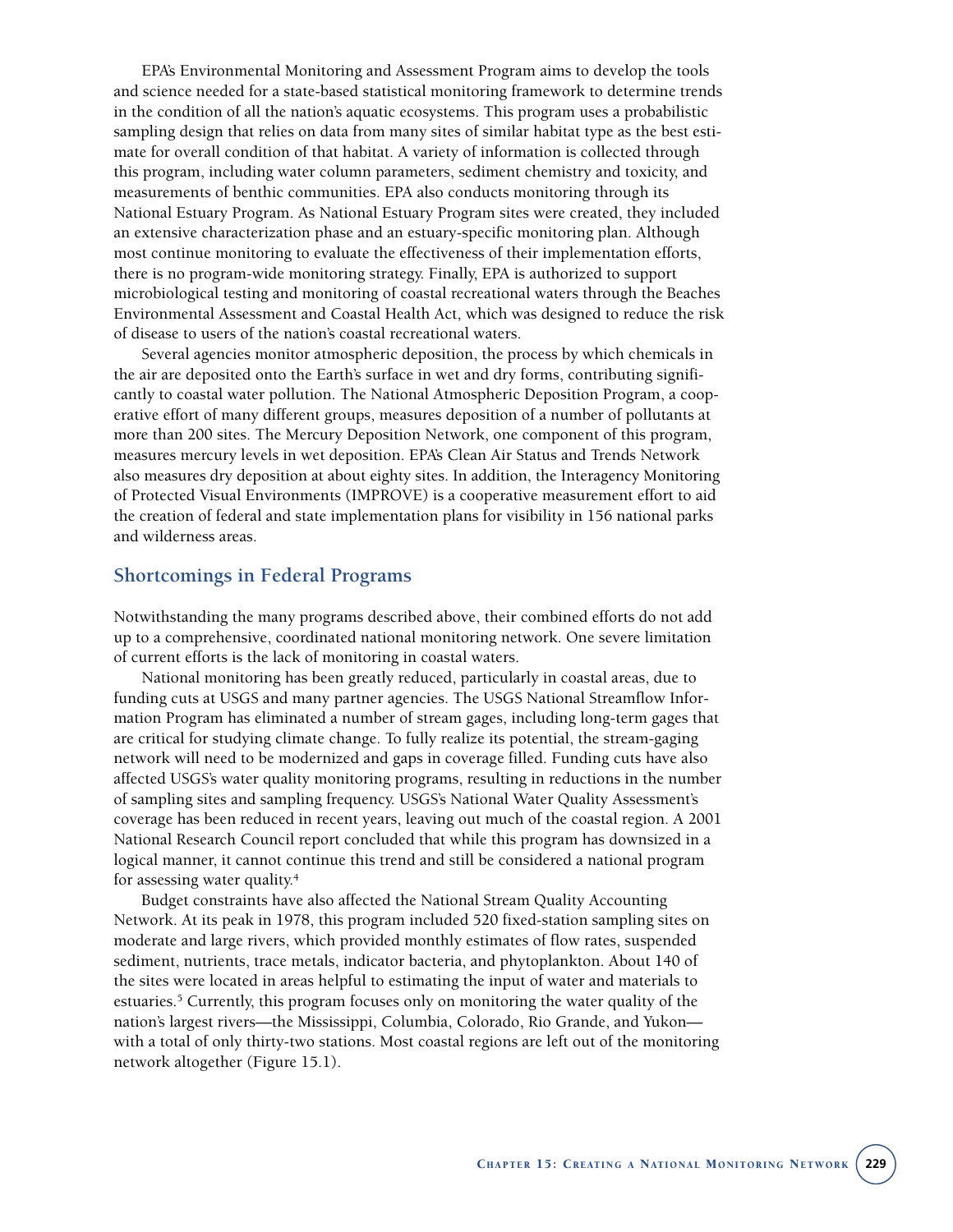#### **Figure 15.1 Watershed Monitoring Has Been Reduced Near the Coasts**



15.1 A. The National Stream Quality Accounting Network program was created in 1974 to develop baseline water chemistry data for the nation. Although the network started with over 500 sampling stations, by 1994 the program had been reduced to approximately 275 stations throughout the United States. (Not shown are the 13 stations in Alaska, 8 in Hawaii, 6 in Puerto Rico, and 1 in Guam.)



15.1 B. Today, the program consists of only 32 stations focused on the nation's five major river basins, leaving almost the entire coastal region unmonitored.

Source: U.S. Geological Survey. < water.usgs.gov/nasqan/progdocs/index.html> (Accessed January 2004).

NOAA's National Status and Trends Program is limited by the number of sites sampled per state and the lack of full representation of estuarine habitats in those states. The program samples mollusks for contaminants only every other year, and even less frequently for sediments.

Of the more than 200 sites in the National Atmospheric Deposition Program, very few are located in coastal areas. Less than 20 percent of sites in the Atmospheric Integrated Research and Monitoring Network, a sub-network of the National Atmospheric Deposition Program, are located in coastal areas.

Much of the monitoring in the United States is conducted by states, territories, nongovernmental organizations, and volunteers. There is considerable variation in the ways states select monitoring sites, the kinds of tests they perform, the methods they use to determine causes and sources of pollution, and the analytical approaches they choose to evaluate water quality. As a result, reports on the quality of a particular water body often differ on either side of a state line. These disparities diminish the usefulness of state monitoring programs for regional or national assessments. To be fully effective, monitoring data collected by state, territorial, tribal, and local governments, nongovernmental organizations, and volunteers will need to be coordinated with the national monitoring network.

## **Promoting Interagency Coordination**

Several interagency initiatives have been proposed for achieving a more coordinated monitoring strategy. The Intergovernmental Task Force on Monitoring Water Quality was established in 1992 to review national monitoring activities and to develop an integrated national monitoring strategy. Chaired by EPA, with USGS as vice chair, the Task Force recommended, among other proposals, the development of closer working relationships among organizations that monitor and use water information and the development of comparable technical methods.6

The National Water Quality Monitoring Council was formed in 1997 as the successor to the Task Force, with the mandate to implement its strategy. Jointly chaired by EPA and USGS, the Council is composed of thirty-five representatives from federal, state, tribal,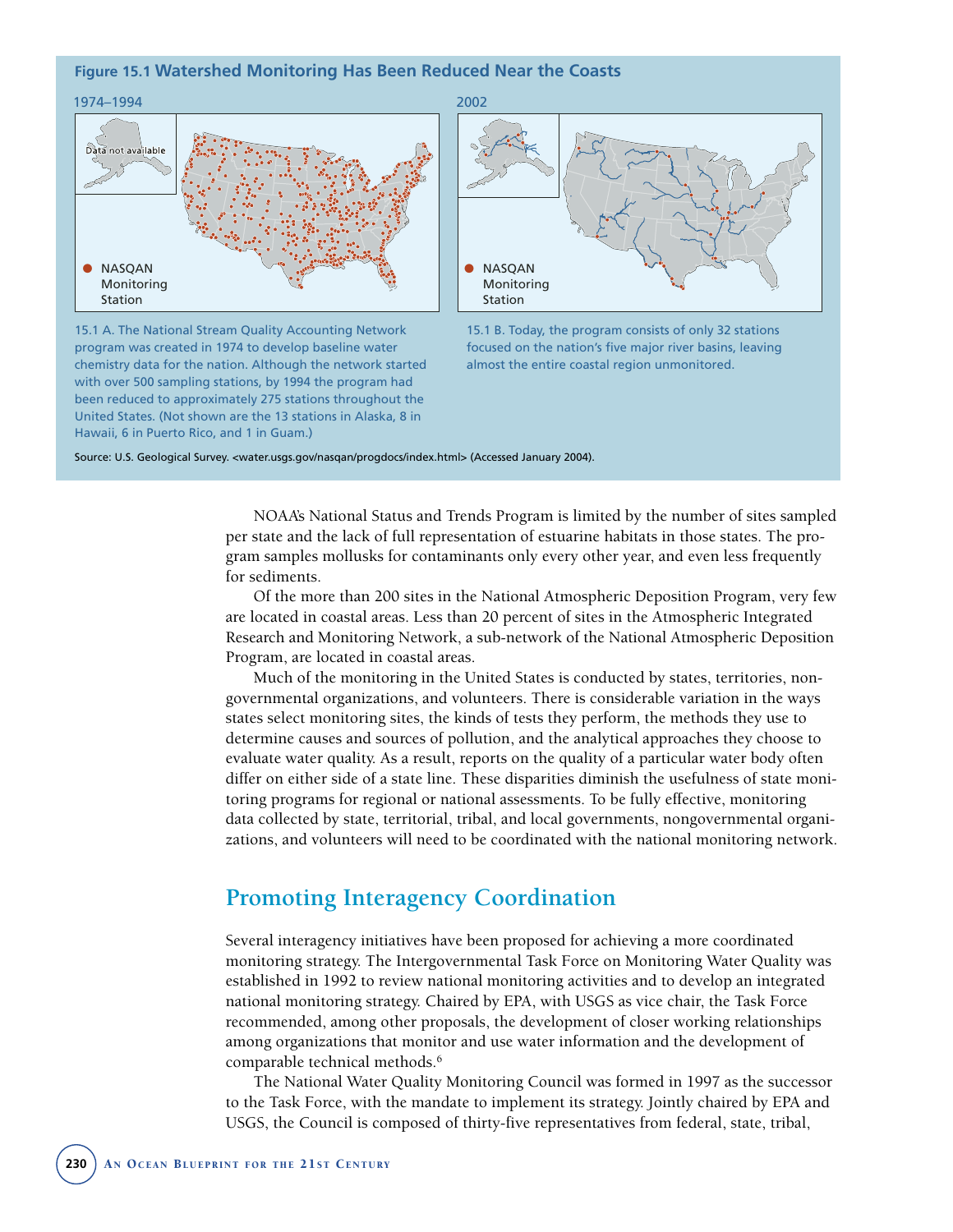local, and municipal governments, watershed groups, academia, and the private sector. The Council serves as the major national forum for the coordination of consistent and scientifically defensible federal and state water quality monitoring methods and strategies. Its focus has been on fresh water monitoring, but many of the methods it has developed could also be applied to marine environments.

The National Science and Technology Council's Committee on Environment and Natural Resources has also promoted an initiative to integrate and coordinate environmental monitoring efforts. From this initiative came the 1997 report, Integrating the Nation's Environmental Monitoring and Research Networks and Programs: A Proposed Framework. The framework is designed to produce the necessary scientific data and information to produce integrated environmental assessments.

The Coastal Research and Monitoring Strategy Workgroup was formed in 1999 with representatives from federal, state, tribal, and nongovernmental organizations. NOAA, EPA, USGS, and USDA led the development of the Workgroup's Coastal Research and Monitoring Strategy, published in 2000, which called for addressing problems of coastal water quality and coastal resources by replacing single-issue, single-agency, single-discipline problem solving with a coordinated, multi-agency, interdisciplinary approach.

While these interagency initiatives are moving in the right direction, they have not resulted in the comprehensive and coordinated national monitoring network resource managers need, particularly in coastal areas. Significant obstacles include a lack of: focus on the coast; participation by agencies with relevant responsibilities; follow-through; and commitment at the highest levels of government.

## **Ensuring Comprehensive, Coordinated Coverage**

The nation's coastal margin is the most densely populated and developed region of the nation, and its waters have been significantly degraded by pollution. Yet, in recent years, due largely to lack of funding, monitoring has been extremely sparse along the coasts. Much remains unknown about the status of coastal environments, and increased monitoring will be required to make informed management decisions about this economically and ecologically valuable region. A long-term, comprehensive monitoring network can establish a baseline to facilitate the analysis of ecosystem change. It would also create an information base to allow managers to understand whether their strategies were effective in meeting their goals. While expanded monitoring will be needed, it will also be important to disseminate and use the substantial data that have already been collected.

The connections between coastal and upstream waters dictate that any monitoring network must be national in scope, with flexibility to allow for regional differences. For example, geographically isolated islands must be accommodated to allow for differences in scale, climate, temperature regimes, and limited fresh-water resources, compared to many mainland areas.

Despite decades of monitoring by many agencies, the nation still lacks a coordinated national network. It will be necessary to coordinate and strengthen federal monitoring efforts and then use a partnership effort among state, local, territorial, tribal, and federal agencies, as well as academic and research institutions, marine labs, nongovernmental organizations, and volunteer groups where appropriate. States will need to be active partners in this effort through a coordinated monitoring strategy that builds on and takes advantage of work already underway by states and federal agencies.

Because of the inherent overlap between inland, coastal, and open-ocean monitoring and observing, the national monitoring network should be closely linked with the Integrated Ocean Observing System (IOOS; discussed in detail in Chapter 26) and ultimately with a broad Earth observing system. The national monitoring network will provide the capability to observe, analyze, and forecast natural and human-induced changes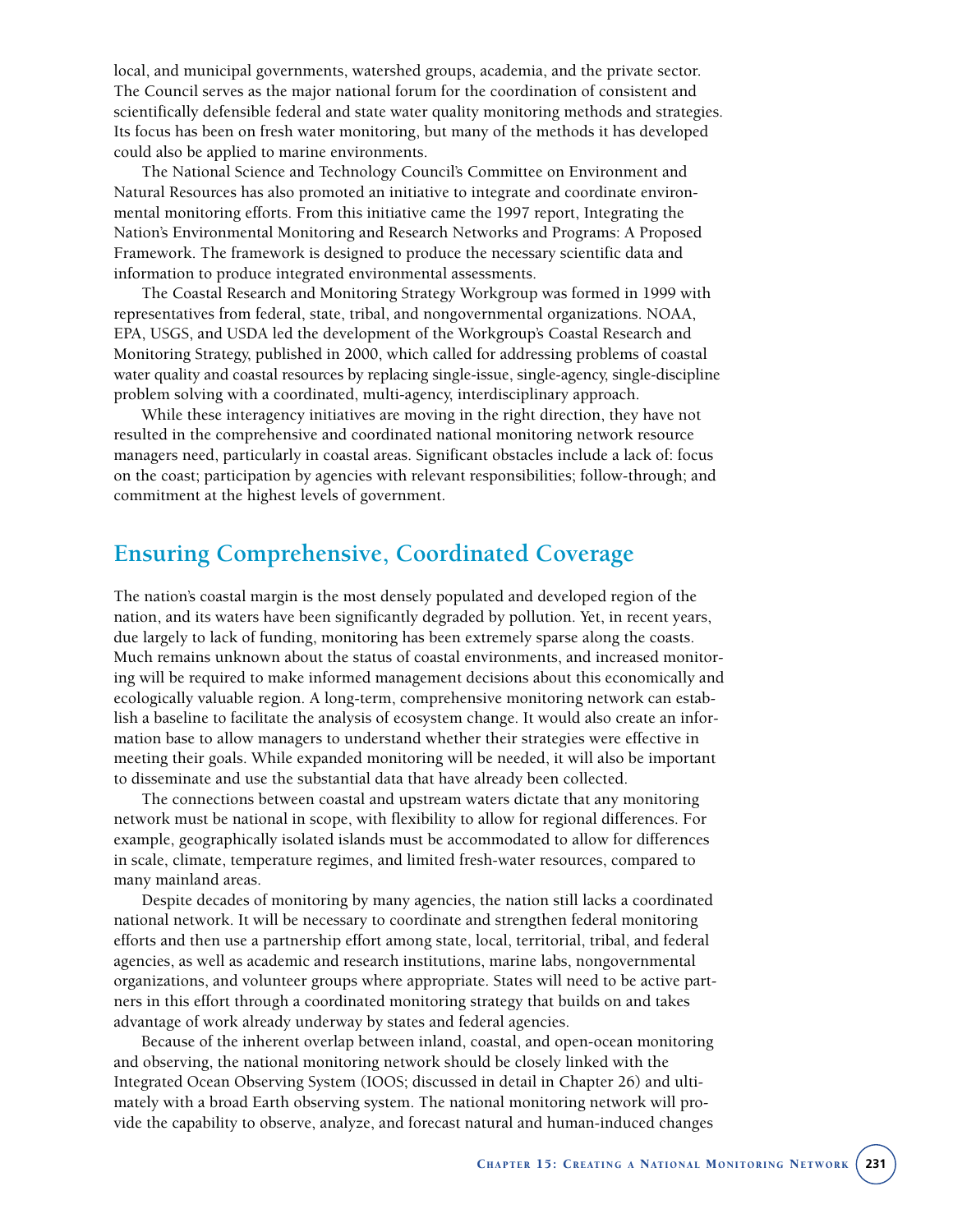that affect watershed, estuarine, and coastal ecosystems. The IOOS will provide the nation with similar information for the coasts and open-ocean environments. Because these systems will overlap in coastal areas, they should be closely coordinated to ensure compatibility of information. At some point, the national monitoring network and the IOOS should both become components of a true Earth observing system that links land, air, and water around the globe.

Because the land, air, and sea are all interconnected, increased monitoring of atmospheric deposition will be critical to any monitoring network. Monitoring atmospheric deposition in coastal areas is particularly important because these areas receive significant input of toxics and nutrients.

#### **Recommendation 15–1**

The National Oceanic and Atmospheric Administration, U.S. Geological Survey, and U.S. Environmental Protection Agency, working with states and other appropriate entities, should develop a national monitoring network that coordinates and expands existing efforts, including monitoring of atmospheric deposition. The network should be built on a federally funded backbone of critical stations and measurements to assess long-term trends and conditions, with additional stations or measurements as needed to address regional characteristics or problems.

## **Recommendation 15–2**

The National Oceanic and Atmospheric Administration should ensure that the national monitoring network includes adequate coverage in both coastal areas and the upland areas that affect them, and that the network is linked to the Integrated Ocean Observing System, to be incorporated eventually into a comprehensive Earth observing system.

*Not only will the monitoring of ocean water quality protect the health of the beachgoing public, it will provide an important tool in measuring water quality problems and will raise awareness about this important issue for coastal ecosystem health.*

—Christopher J. Evans, *Executive Director, Surfrider Foundation, testimony to the Commission, June 2002*

## **Creating an Effective Monitoring Network**

In addition to coordinating and expanding current efforts, an effective national monitoring network should have specific goals and objectives that reflect user needs and are helpful in assessing the effectiveness of management approaches. The overall system design should determine what and where to monitor, including the definition of a set of core variables. Technical expertise is needed to standardize procedures and establish quality control, data management, and reporting protocols. It is important for the national monitoring network to be periodically assessed and modified as necessary. Most important, the data collected through the national monitoring network should be useful to managers and stakeholders in evaluating management measures, determining best management practices, and making continual improvements in reaching ecosystem goals.

## **System Goals and Objectives**

The national monitoring network should set clear, specific goals and objectives that reflect national, state, regional, territorial, tribal, and local needs. The goals and objectives should be geared toward the assessment of management approaches, including best management practices, and be based on pressing management issues. Successful monitoring should target issues that policy makers, scientists, managers, and the public consider important, providing a basis for possible management actions. Thus, in designing a coordinated national monitoring network, input will be needed from all of these sectors. However, attempts to be everything to everybody will result in an unfocused and ultimately unsuccessful program. Monitoring results should support adaptive management, allowing decision makers to support approaches that demonstrate measurable success in attaining ecosystem goals and revise practices that are falling short of achieving those goals.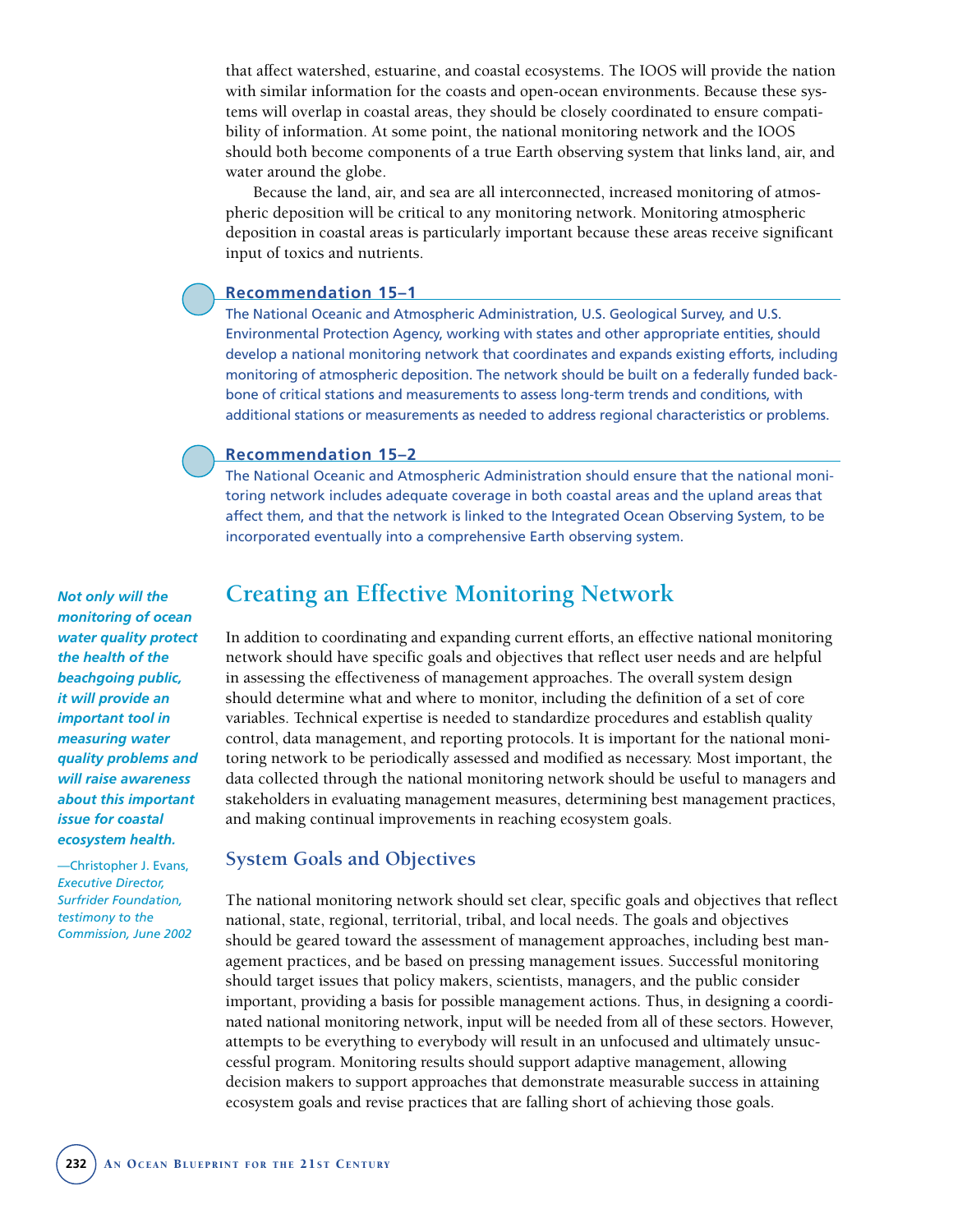## **System Design**

Sampling protocols are central to the design of an effective national monitoring network. Because regular sampling of all areas for all contaminants would be unacceptably costly, only a subset of locations can be monitored. The network's designers need to determine what, where, and how often to sample, examining existing monitoring systems at the federal, state, territorial, tribal, local, and private levels to determine gaps. Designers must agree on a set of core variables to be measured at every station, with flexibility for stakeholders to measure additional variables to meet regional and local needs. Along with core variables, determining consistent national indicators will allow decision makers to assess ecosystem health and conduct long-term evaluations. Some efforts have been made to establish a set of national indicators. For example, in 2002, the H. John Heinz III Center for Science, Economics, and the Environment issued *The State of the Nation's Ecosystems,* which described national indicators that provide a very broad perspective on national trends and conditions.

To be effective, it is critical for a national monitoring network to incorporate various types of measurements, including a broad-scale census of fundamental properties, issueand resource-specific surveys, and intensive monitoring at higher resolution to support the scientific study of ecosystem processes. The network should include both effectsbased monitoring, which measures the current condition of the environment, and stressororiented monitoring, which measures parameters that are known or suspected to be associated with a decline in environmental health. In addition, it is desirable for the network to combine probabilistic sampling, which allows for statistically valid assessments of environmental conditions in monitored and unmonitored areas, with fixed-station sampling, in which specific areas are repeatedly sampled over an extended period of time. Probabilistic sampling is beneficial because it allows reliable general conclusions to be made about a site or a region. Fixed-station sampling also has its advantages because sampling one area repeatedly allows for long-term trend analyses. Because both of these sampling methods are beneficial in different ways, an ideal monitoring network would combine the two approaches.

## **Technical Coordination**

The monitoring system needs to include standardized procedures and techniques. In some cases, new measurement technologies will be needed, for example with respect to monitoring beach water quality or assessing the sources of pathogens affecting beaches. Quality assurance and quality control guidelines should be established so that management approaches can be assessed on comparable terms. Data management protocols should be established and uniform data storage formats specified so information can be broadly disseminated and easily accessed and understood by agency personnel, the scientific and management communities, and the general public.

#### **Periodic Review and Modification**

The monitoring network's design will need to be evaluated periodically to make sure it is measuring variables that are useful for assessing the health of an ecosystem, to add new variables when necessary, and to make any other changes that would improve its operation. While establishing and standardizing a core set of measurements is important, it is also critical to review this core set periodically to ensure that new substances are added as needed. As new chemicals are detected in the environment and wildlife, their toxicological significance should be assessed and they should be considered as possible additions to the suite of routinely monitored compounds (Box 15.2).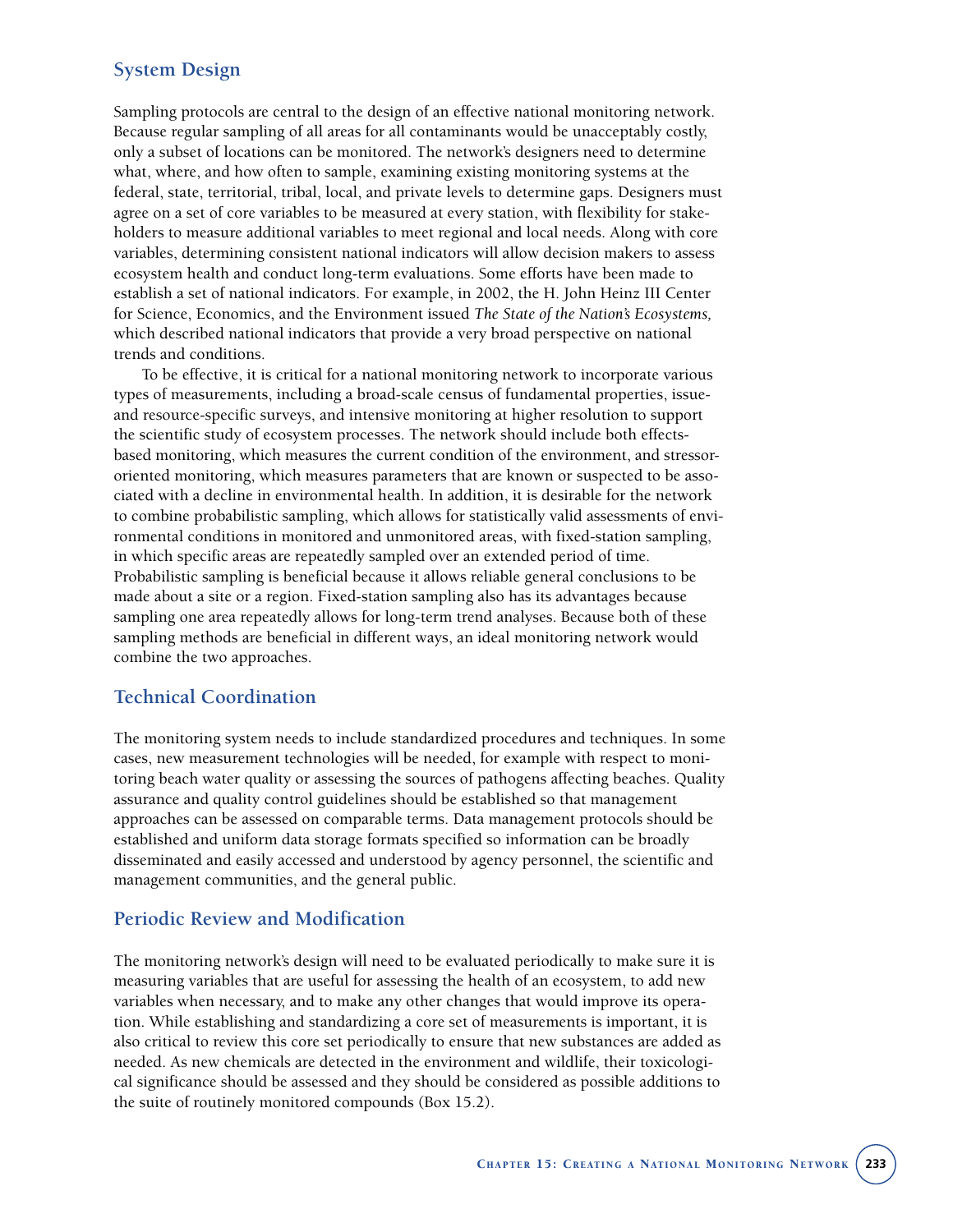#### **Box 15.2 Keeping Up With New Contaminants**

In recent years, a number of studies have demonstrated the presence of contaminants that<br>I had not previously been measured in the environment. These include many commonly-use had not previously been measured in the environment. These include many commonly-used compounds such as insecticides, pharmaceuticals, antibiotics, hormones, fire retardants, detergents, and other industrial chemicals that are produced in high volumes and can be introduced to the environment during their production, use, or disposal. They have likely been present in the environment since they entered commerce, but the technologies for their detection have only recently become widely available.

Analytical techniques rarely permit the detection of every chemical within an environmental sample. Therefore, monitoring efforts typically look for compounds from a pre-selected list. In the 1970s, EPA established a list of 129 priority pollutants (there are currently 126) that were chosen out of thousands of candidates based on their presumed prevalence in surface waters and their ability to be analyzed. This list still remains the standard for environmental assessments, although it ignores many highly relevant chemicals.

Some of the recently-detected compounds are long-lived and can accumulate to high concentrations in the environment, wildlife, and humans. They have also become widely dispersed, spreading even to distant Arctic areas. Most of these compounds have only recently been considered as environmental contaminants, so information on their toxicology is still lacking. As analytical technologies improve and new contaminants continue to be found, it will be important to understand the presence and toxicologic significance of these compounds in the environment and to update the list of priority pollutants to include such compounds.

## **Design Based on User Input**

The national monitoring network will require not only federal coordination, but also significant input from state, territorial, tribal, and local governments, as well as academic and research institutions, nongovernmental organizations, and volunteer monitoring groups. The monitoring network should be designed with regional needs in mind, in a way that answers the questions of greatest interest to the end users. To maximize the value of monitoring information, users should be fully included from the start in designing the network. The regional ocean information programs, discussed in Chapter 5, are appropriate entities to provide the monitoring network with input concerning regional information needs.

#### **Recommendation 15–3**

The National Oceanic and Atmospheric Administration, U.S. Geological Survey, and U.S. Environmental Protection Agency, working with states and other appropriate entities, should ensure that the national monitoring network has clear goals, specifies core variables and an appropriate sampling framework, and is periodically reviewed and updated. These agencies should also work with the regional ocean information programs to determine regional and local information needs.

Specifically, the national monitoring network should include the following elements:

- clearly defined goals that fulfill user needs and provide measures of management success.<br>• a core set of variables to be measured at all sites, with regional flexibility to measure
- a core set of variables to be measured at all sites, with regional flexibility to measure additional variables where needed.
- an overall system design that determines where, how, and when to monitor and includes a mix of time and space scales, probabilistic and fixed stations, and stressor- and effectsoriented measurements.
- technical coordination that establishes standard procedures and techniques.
- periodic review of the monitoring network, with modifications as necessary to ensure that useful goals are being met in a cost-effective way.